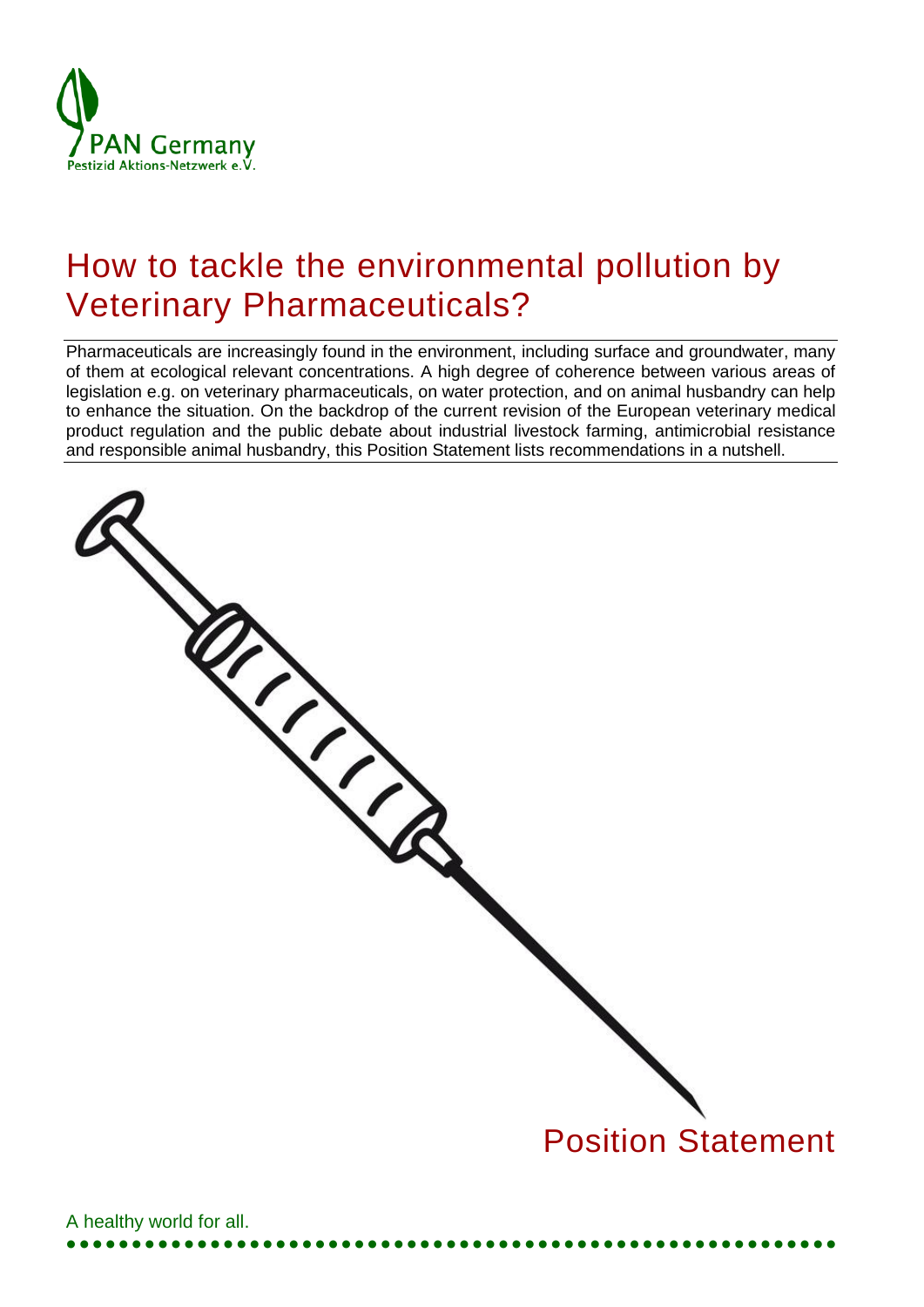## **Background**

Pharmaceuticals are increasingly found in the environment. Low biodegradability of pharmaceuticals and their persistence in surface water, sediments and soils pose a threat to the environment. Numerous veterinary medical products that are in use were authorised before environmental impact assessment became an obligatory element of the authorisation process. Our knowledge about their environmental behaviour and impact is still very limited. Regular environmental review intervals for once authorised veterinary pharmaceuticals are not in place. And an obligatory environmental monitoring system for pharmaceuticals in the environment is not established. Information on the amount of veterinary medical products used in the member states is incomplete or missing altogether.

Standard long-term tests conducted with aquatic organisms like fish, daphnia, and algae revealed effects at concentrations of less than 1 Microgram per litre (µg/l), some even at much lower concentrations – concentrations that have already been detected in water bodies. Also soil organisms like bacteria and fungi are affected by environmental residues of pharmaceuticals. Dung fauna - which plays an important role in decomposing processes in ecosystems have shown increased death rates caused by residues of antiparasitics in organic manure. This can result in a reduced decomposition of the manure on the fields. And as another consequence animals which are living on dung insects as food source like birds, hedgehogs and strews suffer from their decline.

As long as humans keep animals there will be a need for veterinary medicines to cure animal illness and reduce pain. But the way animals are bred, kept and fed has an enormous impact on their wellbeing and health. Good husbandry therefore is one key factor not only to ensure animal welfare but also to reduce the use of pharmaceutical use and in consequence the occurrence of veterinary pharmaceuticals in soils, surface water, groundwater and drinking water.

# Recommendations

To improve the situation PAN Germany makes the following recommendations:





To enhance the protection of the environment from adverse effects of pharmaceutical pollution a high degree of coherence between various areas of legislation is needed. This includes among others legislation on veterinary pharmaceuticals, on water and soil protection and on animal husbandry.

To close the existing data gap regarding the occurrence and effects of pharmaceuticals in the environment a systematic environmental monitoring with transparent publishing of data should be established.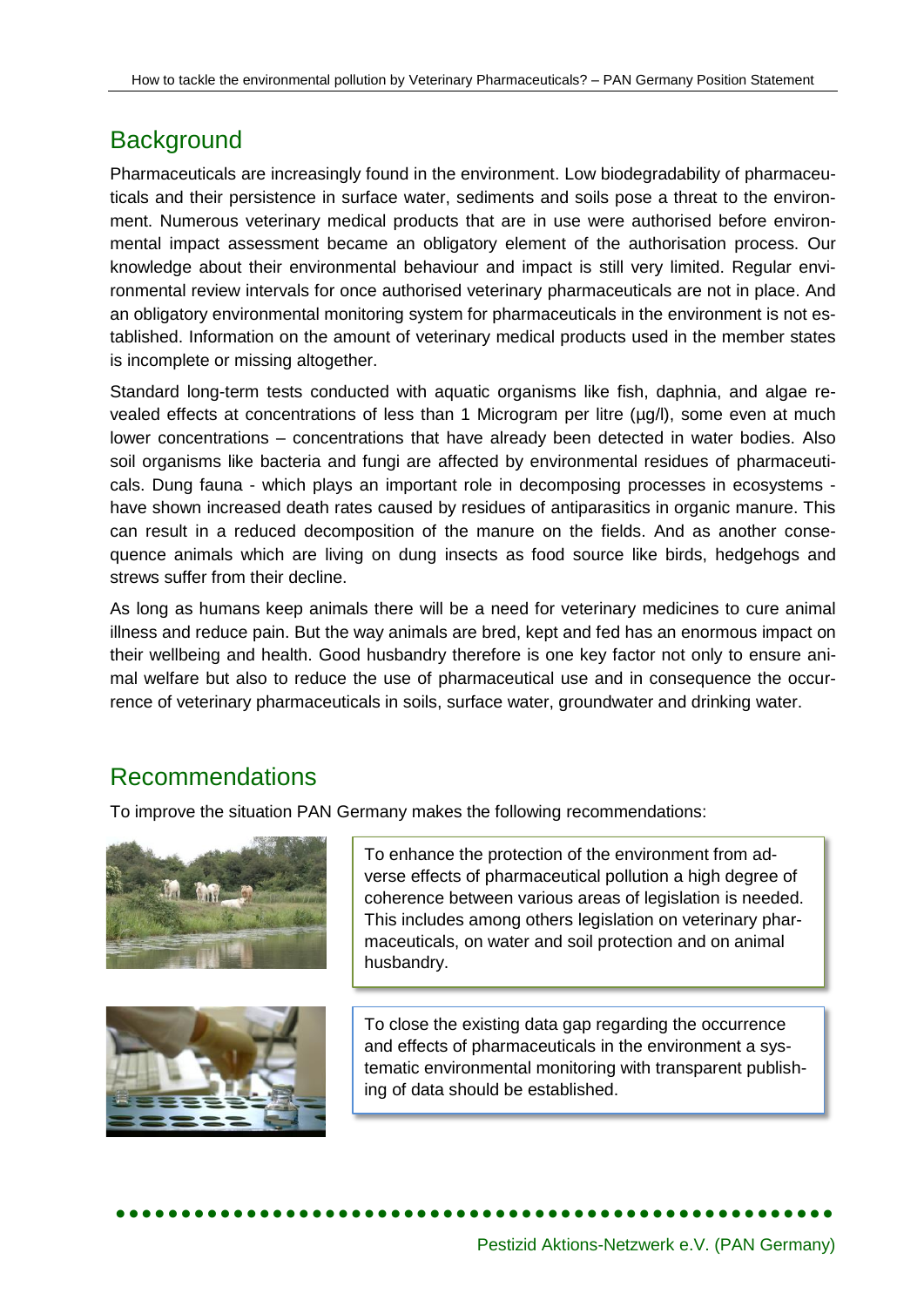Special attention should be paid to substances which specifically affect the environment, e.g. substances that are persistent, bioaccumulative and toxic (PBT), substances with endocrine disrupting properties (e.g. hormones) or substances which are released in large quantities.

A feedback mechanism from monitoring data to authorisation and use of pharmaceuticals should be established. E.g. eco-monitoring data should find their way into the pharmacovigilance system (reporting system for [adverse](http://en.wikipedia.org/wiki/Adverse_effect_%28medicine%29)  [effects](http://en.wikipedia.org/wiki/Adverse_effect_%28medicine%29) of [pharmaceutical products\)](http://en.wikipedia.org/wiki/Pharmaceutical_drug).

Threshold values for pharmaceutical residues in water bodies should be set.

veterinary pharmaceuticals should be introduced. A start should be made with those veterinary medicinal products that have never been tested for their environmental impact.

Regular environmental review programmes for authorised

Specific goals for reducing the amount of antibiotics used in livestock farming should be set and controlled.

Prevention has to come first. Healthy animals don't need pharmaceuticals. Therefore husbandry practices that foster animal health should be promoted and subsidies on all levels that hinder such efforts should be stopped.

**Photo Credits**: Cover syringe: © style-o-mat www.fotolia.com; cattle: © Claudia Ernst, laboratory: © Michael Bührke www.pixelio.de; fish: © Manfred Schimmel www.pixelio.de, syringe: © Eisenhans www.fotolia.com; water: Rosel Eckstein; flag: © jorisvo www.fotolia.com, poultry farm: © roibu www.fotolia.com; pig: © Willi Doerr www.pixelio.de













#### Pestizid Aktions-Netzwerk e.V. (PAN Germany)